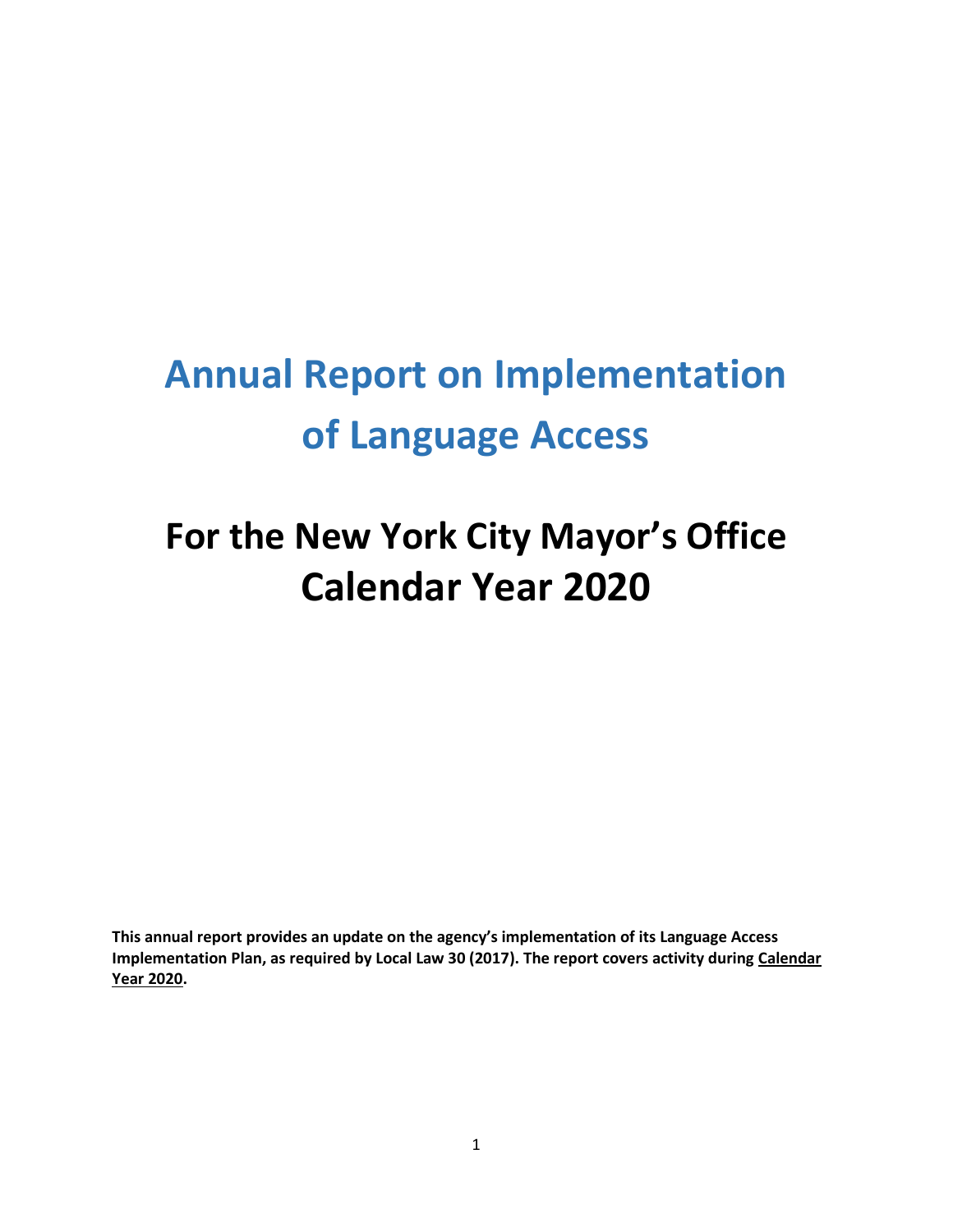### **Agency Information**

| Agency name                                                                                                                 | New York City's Mayor's Office                                                           |
|-----------------------------------------------------------------------------------------------------------------------------|------------------------------------------------------------------------------------------|
| Name of the<br>agency's Language<br><b>Access Coordinator</b><br>(LAC) and all office<br>titles held by this<br>individual. | Kenneth Lo, Deputy Director of Language Access, MOIA                                     |
| <b>Language Access</b><br>Implementation<br>Plan (LAIP) posted<br>on the agency's<br>website.                               | Link to the agency's https://www1.nyc.gov/assets/immigrants/downloads/pdf/MOLAIP2020.pdf |
| Year the LAIP was<br>last updated                                                                                           | 2020                                                                                     |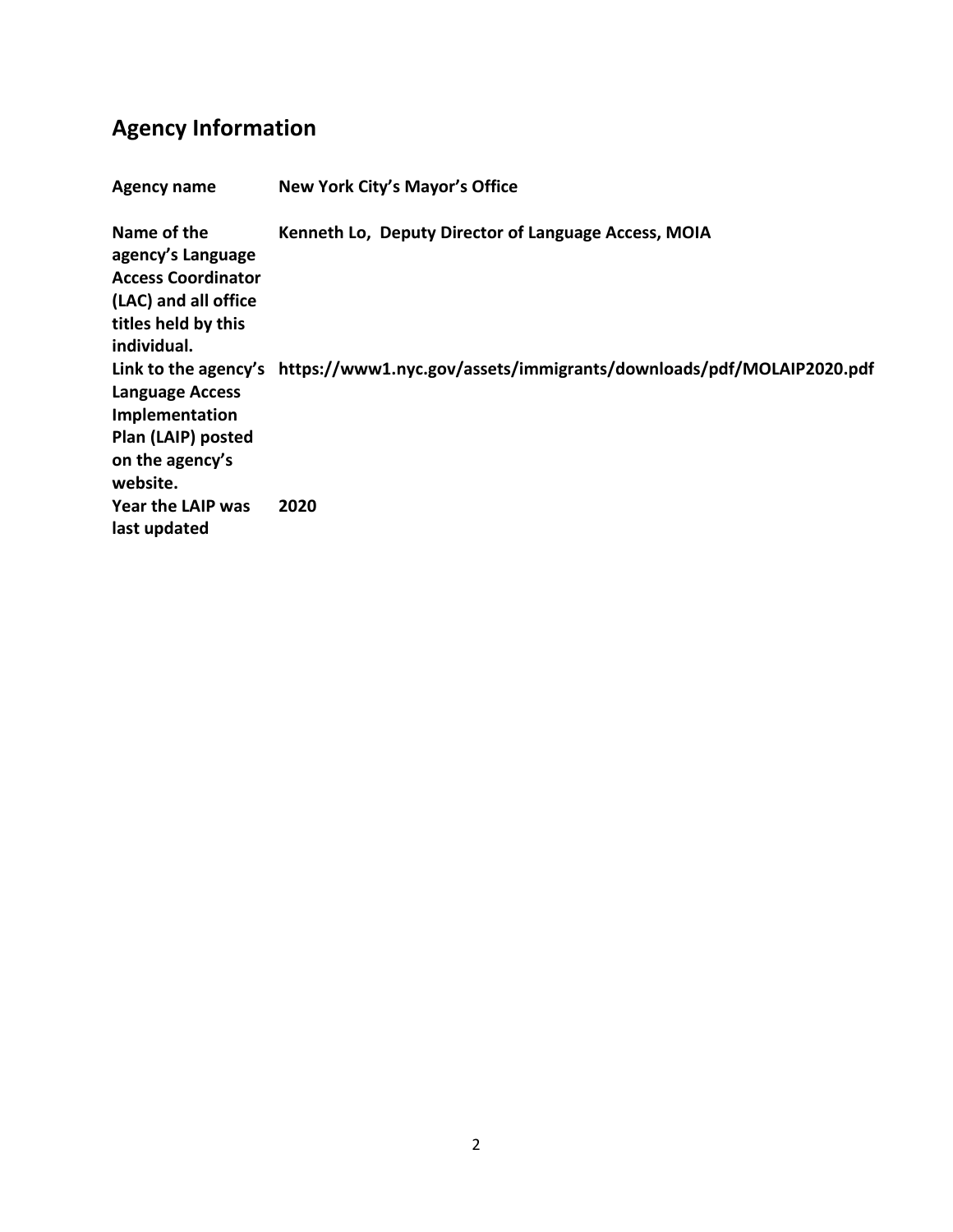#### **Introduction**

The New York City Mayor's Office (the "Mayor's Office") is comprised of distinct offices that address a wide array of public needs. Many of these offices are covered by Local Law 30 (LL30) due to their engagement with the public (see Appendix for a list of the mayoral offices subject to LL30). The Mayor's Office of Immigrant Affairs (MOIA) advises these offices on how to address the language access challenges that New Yorkers who have limited English proficiency (LEP) face when trying to access City information, services, and resources. In 2019, MOIA worked with mayoral offices to develop a Mayor's Office Language Access Implementation Plan (LAIP), which was published in 2020.

Key LL30 requirements for covered offices include:

- Providing language access services in the 10 designated Citywide languages: Spanish, Chinese, Russian, Korean, Bengali, Haitian Creole, Arabic, Urdu, French and Polish;
- Identifying and translating the documents most-commonly distributed to the public that contain important and necessary information regarding the provision of basic City services into the 10 designated Citywide languages;
- Providing telephonic interpretation services in at least 100 languages;
- Developing and implementing a language access implementation plan and updating the plan at least every three years and publishing the plan on respective websites;
- Posting multilingual signage about the availability of free interpretation services; and
- Submitting an annual report on LL30 implementation.

MOIA provides oversight and technical assistance to help mayoral offices communicate effectively with New Yorkers who have LEP and meet LL30's requirements. MOIA's Language Services Team (LST) provides language services, including telephonic interpretation, in-person interpretation, and translation, to mayoral offices. Each covered office has appointed a Language Access Liaison who serves as a point of contact for MOIA on language access, receives language access training from MOIA, disseminates information to colleagues about language access obligations and resources available, and helps implement the Mayor's Office LAIP.

This annual report, required by LL30, describes the substantial steps the Mayor's Office took to improve language access in calendar year (CY) 2020. The COVID-19 pandemic has magnified the disparities within our City and the barriers New Yorkers who have LEP face in accessing information. Although it has been a challenging year and there is more work to do to improve language access, units across the Mayor's Office were able to adapt and continued providing multilingual information and services during a time when multilingual communication and outreach was critical. MOIA was able to meet the heightened demand for translation and interpretation services and shifted how it engaged with and provided multilingual information to individuals who have LEP. Additionally, MOIA consulted with and provided technical assistance to offices on how to integrate language access into their programs, services, technology, and events. The following section describes the language access accomplishments of the Mayor's Office in CY 2020.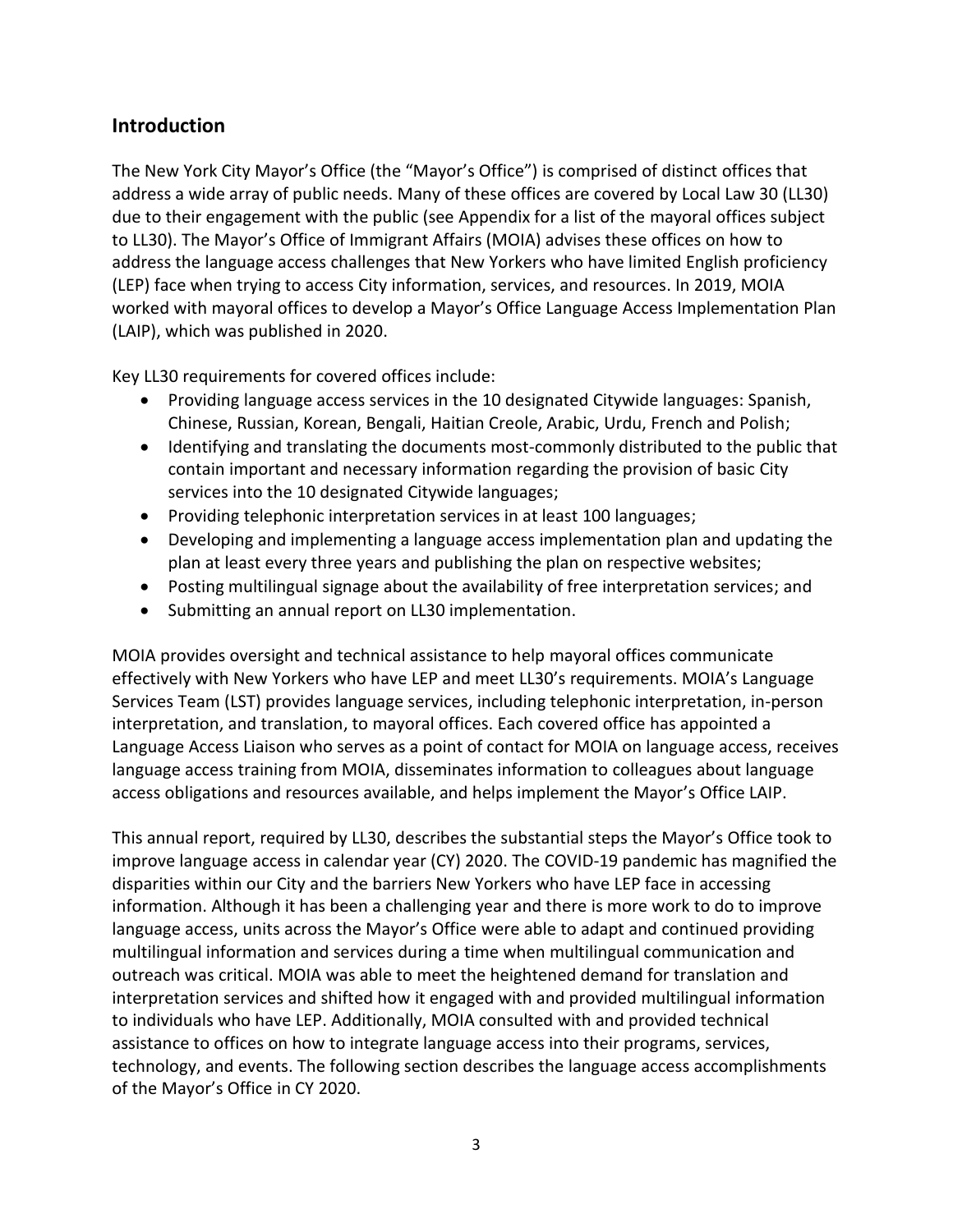#### **Mayor's Office 2020 Language Access Accomplishments**

The Mayor's Office took substantial steps to improve language access in 2020 by: strengthening their language access infrastructure – the tools and resources needed to deliver language services – across the covered offices; providing language services; and conducting multilingual outreach.

#### **Strengthening Language Access Infrastructure**

With MOIA's support, mayoral offices continued to build out their language access infrastructure and respond to the challenges of COVID-19. Some of the ways in which the Mayor's Office adapted and expanded capacity include:

- Expanding MOIA's language services budget to meet increased demand, managing and utilizing pro bono translation resources for COVID-19 materials, and working closely with its vendor to ensure rapid and accurate translations of critical COVID-19 information;
- Developing guidance and providing technical assistance on making agency websites and digital resources more accessible and how to use interpretation on virtual meeting platforms;
- Hosting town halls, webinars, Know Your Rights (KYR) presentations and forums;
- Utilizing MOIA's guidance to integrate language access considerations (such as plain language and formatting) while producing new content or materials;
- Identifying most commonly distributed documents and translating materials into the 10 designated LL30 languages;
- Distributing LL30 information and tools for staff members to utilize when interacting with LEP New Yorkers;
- Designating individuals at each mayoral office to receive 311 complaints and determined a protocol for processing language access complaints. This includes a plan for how complaints are received and resolved; and
- Posting the Mayor's Office Language Access Implementation Plan on mayoral office websites.

Several mayoral offices took additional steps to strengthen their language access infrastructure, including providing language access training to staff, acquiring additional resources to facilitate language access, and improving website digital accessibility for New Yorkers who have LEP, as highlighted in Chart 1.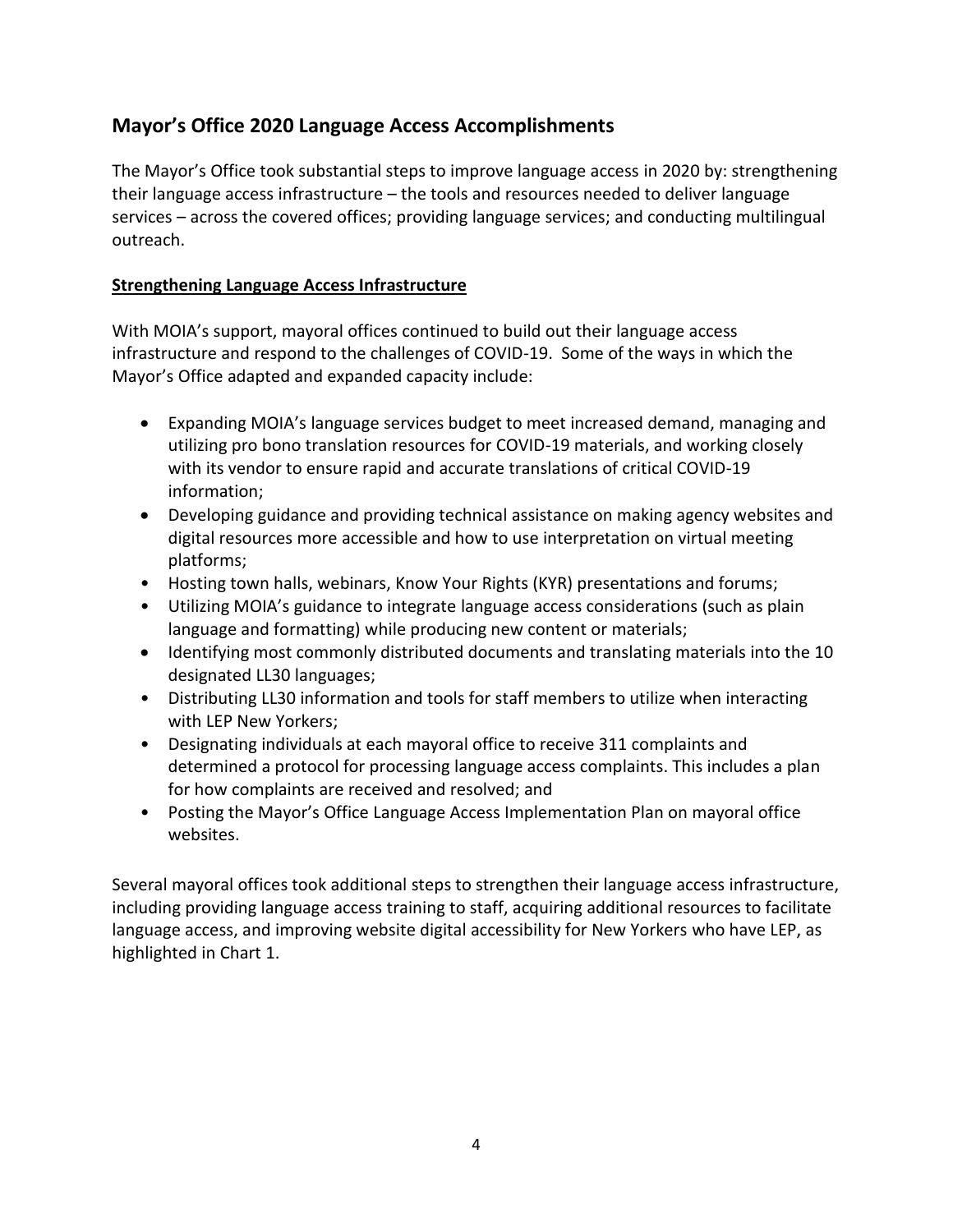#### **Chart 1: Strengthening Language Access Infrastructure: Examples of Mayor's Office Accomplishments**

| <b>Mayoral Office</b>                                                                                         | <b>Accomplishments</b>                                                                                                                                                                                                                                                                                                                                                                                                                                                                                                                                                                                                                                                                                                                                                                                                                                                                                                                                                                    |  |  |  |
|---------------------------------------------------------------------------------------------------------------|-------------------------------------------------------------------------------------------------------------------------------------------------------------------------------------------------------------------------------------------------------------------------------------------------------------------------------------------------------------------------------------------------------------------------------------------------------------------------------------------------------------------------------------------------------------------------------------------------------------------------------------------------------------------------------------------------------------------------------------------------------------------------------------------------------------------------------------------------------------------------------------------------------------------------------------------------------------------------------------------|--|--|--|
| Citywide Event<br>Coordination and<br>Management (CECM)                                                       | Posted language and disability access information on its website.                                                                                                                                                                                                                                                                                                                                                                                                                                                                                                                                                                                                                                                                                                                                                                                                                                                                                                                         |  |  |  |
| Mayor's Office of Criminal<br>Justice (MOCJ)                                                                  | Trained all staff members to identity and determine what projects<br>$\bullet$<br>and public-facing documents require translation.<br>Held two office-wide trainings on language access to familiarize staff<br>$\bullet$<br>with obligations under LL30 and highlight the importance of<br>incorporating language accessibility and inclusion into their work.                                                                                                                                                                                                                                                                                                                                                                                                                                                                                                                                                                                                                           |  |  |  |
| Mayor's Office of<br>Immigrant Affairs (MOIA)                                                                 | Launched a pilot project to use a technology vendor, Smartling, to<br>$\bullet$<br>deliver MOIA's website into the ten LL30 languages using<br>professional linguists instead of standard machine translation.<br>This updated translated website went live in March 2020 and had a<br>$\bullet$<br>significant impact, especially by offering quality translations of<br>MOIA's COVID-19 Resource for Immigrant Communities. From April<br>to July 2020, the translated website made up 25% of all web traffic.<br>By the end of the year, the translated COVID-19 site received 20% of<br>all traffic. MOIA is the only agency in local government to employ<br>this service in 10 languages in the country.<br>Collaborated with the Mayor's Office of the Chief Technology Officer<br>(MOCTO) on several projects, including integrating multilingual<br>navigation into a project to use tablets to support and connect<br>seniors living in NYCHA residences and isolated by COVID. |  |  |  |
| Mayor's Office to Protect<br>Tenants (MOPT)                                                                   | Launched the online, self-service Tenant Resource Portal in English<br>and Spanish. The portal offers a directory of all public and private<br>resources for tenants in NYC. The resources and information can also<br>be accessed by tenants in their identified language by calling 311 and<br>the Tenant Helpline.                                                                                                                                                                                                                                                                                                                                                                                                                                                                                                                                                                                                                                                                     |  |  |  |
| Mayor's Office of<br>Sustainability                                                                           | Updated its website to provide social content in Spanish.                                                                                                                                                                                                                                                                                                                                                                                                                                                                                                                                                                                                                                                                                                                                                                                                                                                                                                                                 |  |  |  |
| <b>Public Design Commission</b>                                                                               | Offered (and continues to offer) language services on its website and<br>$\bullet$<br>monthly design review agendas.                                                                                                                                                                                                                                                                                                                                                                                                                                                                                                                                                                                                                                                                                                                                                                                                                                                                      |  |  |  |
| <b>ThriveNYC</b><br>(Note: in 2021, ThriveNYC<br>became the Mayor's Office<br>of Community Mental<br>Health). | Shared 100+ translated materials and guidance on its website.<br>$\bullet$<br>Promoted mental health for all New Yorkers through the NYC Well<br>program with direct support in several languages and supplemented<br>by telephonic interpretation services.                                                                                                                                                                                                                                                                                                                                                                                                                                                                                                                                                                                                                                                                                                                              |  |  |  |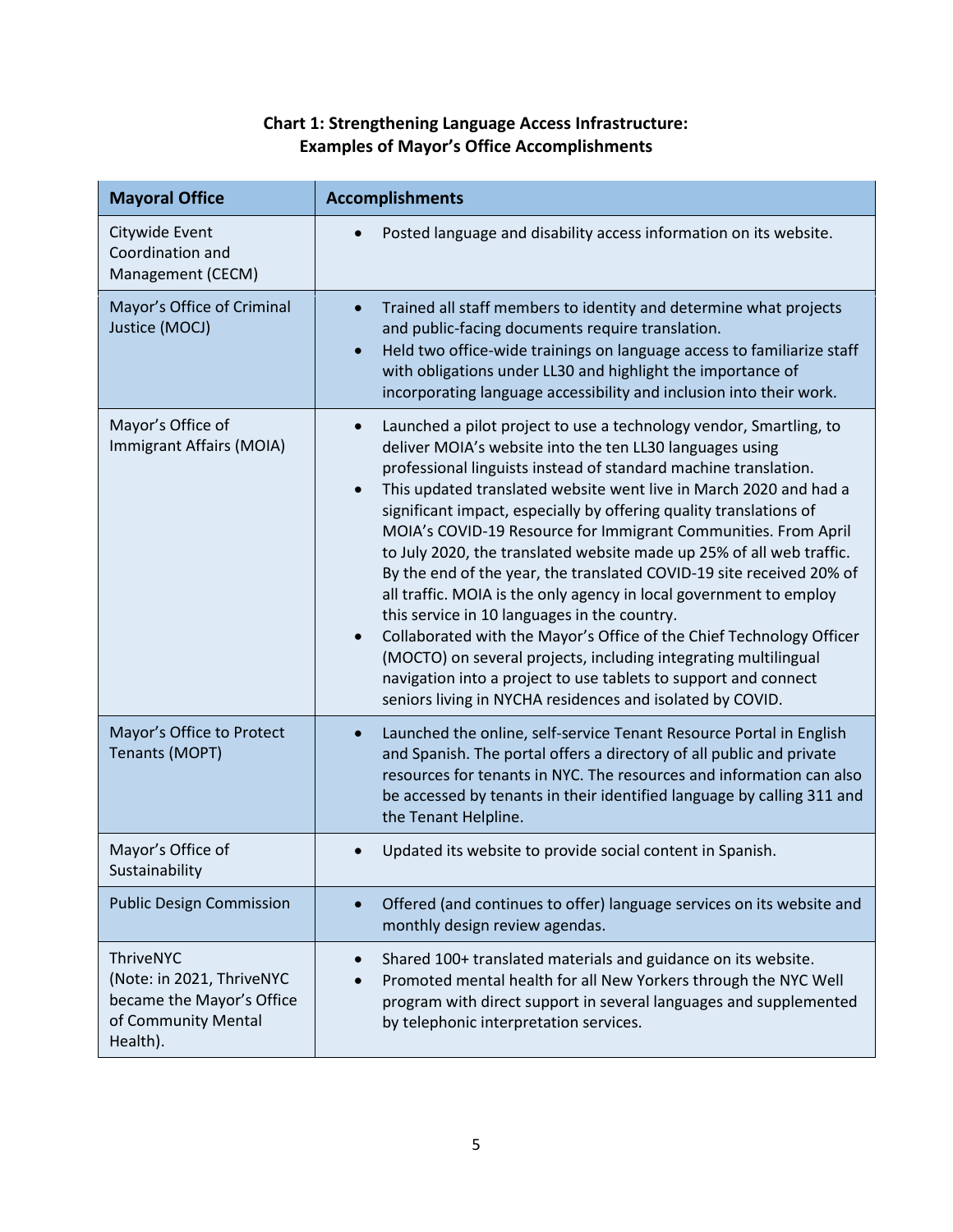#### **Providing Language Services**

MOIA's Language Services Team (LST) supports multilingual communications needs across MOIA and mayoral offices. The LST manages contracts with vendors that provide translation, telephonic interpretation and in-person interpretation and provides these services to mayoral offices.

#### *Translation Services*

In 2020, the LST managed an historic surge of demand for rapid response translations during the height of COVID and ensured that COVID materials developed by mayoral offices and City Hall were quickly and accurately translated. As Chart 2 indicates, MOIA delivered nearly 200% more translations in CY20 than in CY19, with the biggest surge in translations occurring from March through June. The word count of translated materials increased by nearly 130%, an indicator of an increase in the number as well as the length and complexity of materials. MOIA translated materials into 45 languages, while key COVID documents were consistently translated in over 26 languages. 55% of translation requests originated from within MOIA, with the balance coming from other mayoral offices, City Hall, and other City agencies.

| <b>Translation Services</b>   | <b>CY19</b> | <b>CY20</b> | % Increase |
|-------------------------------|-------------|-------------|------------|
| <b>Delivered Translations</b> | 1430        | 3800        | 166%       |
| <b>Source Documents</b>       | 559         | 696         | 25%        |
| <b>Word Counts</b>            | 903,863     | 2,053,508   | 127%       |
| <b>Languages</b>              | 46          | 45          | $-2%$      |
| # of agencies served          | 28          | 36          | 29%        |

#### **Chart 2: Comparison of Translation Services from CY19 to CY20**

MOIA translated a range of materials in CY20. These translations, coupled with MOIA's multipronged strategies to disseminate information to immigrant communities, including through outreach events, community and ethnic media roundtables, and social media amplification, enabled New Yorkers who have LEP to access critical information about a range of topics. For example, the LST translated key messages from communications and press updates from City Hall, often produced and disseminated in the form of sharable graphics and social media copy, which became an integral tool for quickly amplifying new guidance and resources through digital outreach channels. This time-sensitive content ranged from decisions on "New York on PAUSE," the State's executive order to close businesses, limit gatherings, and promote social distancing, to Citywide initiatives including addressing stigma and discrimination. MOIA also translated its COVID-19 resource guide for immigrant communities into 26 languages. With its technology vendor, Smartling, the LST ensured its translated webpages were updated to reflect frequently-changing English content. Additionally, MOIA translated other key materials into at least the LL30 languages, including one-pagers on topics such as "Driver's Licenses for All" and "Know Your Rights with ICE;" NYC Care presentations and materials; public charge updates; and special election KYR information.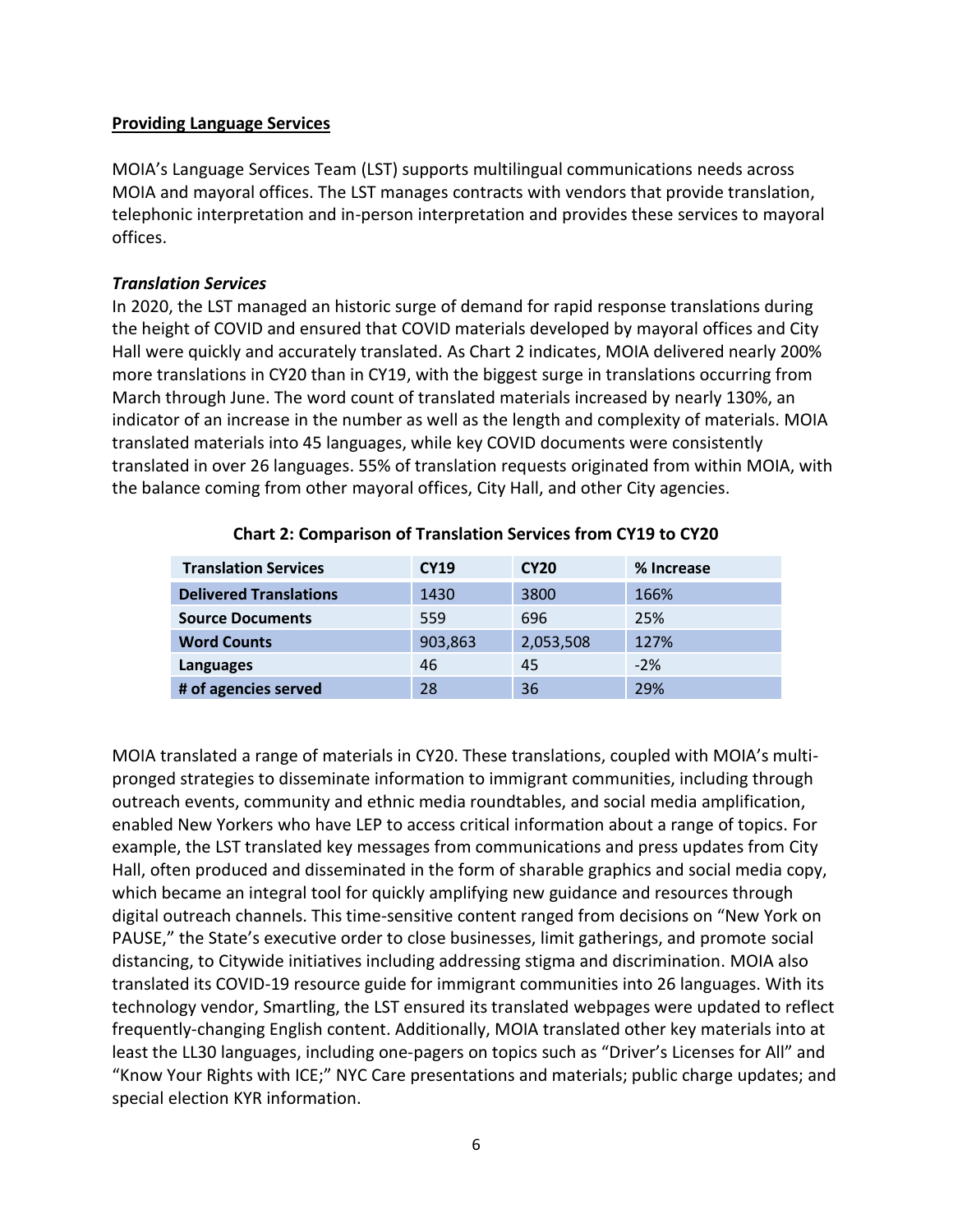MOIA also provided continued support to mayoral offices and initiatives by assisting in translating key documents such as:

- Civic Engagement Commission (CEC): Commissioner's public notice and proposed methodology for poll site language assistance program
- Democracy NYC: special election informational materials.
- MOCJ: discharge booklets, how to pay bail pamphlets, as well as Mayor's Action Plan flyers and brochures.
- Mayor's Office of Environmental Remediation (MOER): cleanup program factsheets that were being widely distributed to property owners who live near development projects.
- Mayor's Office of Media Entertainment (MOME): resident notification letters on parking and film production, as well as signage into the LL30 languages and Hebrew.
- MOPT: eviction prevention materials and informational content, such as rent laws palm cards.
- Thrive NYC: NYC Spaces to Thrive bookmarks and palm cards (with the New York Public Library), NYC Well hotline promotional materials, and Five from Thrive Creative Activities flyers.

#### *Telephonic Interpretation Services*

There was a dramatic increase in telephonic interpretation in 2020, which was used to provide language assistance and information about a variety of initiatives (see Chart 3). The Mayor's Office of Sustainability's Get Cool NYC hotline used most of the hours of telephonic interpretation. Get Cool NYC provided free air conditioners to individuals when COVID-19 severely limited access to standard cooling centers, like public libraries and senior centers. Telephonic interpretation also supported MOIA's legal initiatives programs, constituent services hotline, and outreach as well as engagement with New Yorkers with LEP for a number of other offices. As a result of the nearly 600% increase in the use of telephonic interpretation services across 55 languages, low-income seniors who have LEP were able to receive information about free air conditioners and New Yorkers who have LEP received free legal services, and information about various programs, such as the GetFoodNYC program and the COVID-19 Relief Fund.

| <b>Telephonic Interpretation</b> | <b>CY19</b> | <b>CY20</b> | % Increase |
|----------------------------------|-------------|-------------|------------|
| <b>Total calls</b>               | 1638        | 11,455      | 599%       |
| <b>Hours of interpretation</b>   | 493         | 2,783       | 465%       |
| <b>Languages</b>                 | 41          | 55          | 34%        |
| # of agencies served             | 10          | 21          | 110%       |

#### **Chart 3: Comparison of Telephonic Interpretation Services from CY19 to CY20**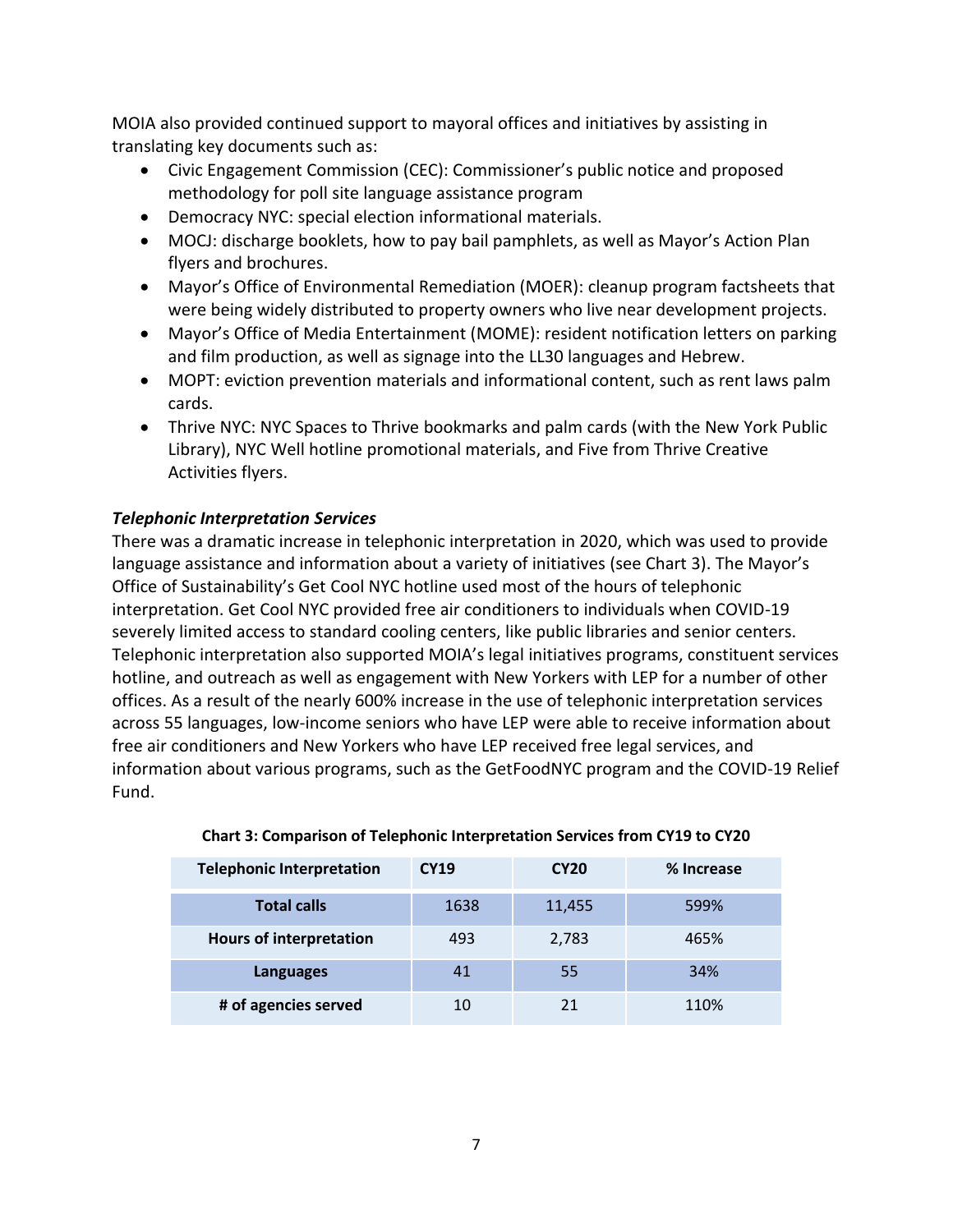#### *In-Person and Virtual Interpretation Services*

While in-person interpretation requests ceased at the height of the pandemic, MOIA was able to adapt to virtual platforms to ensure that town halls, webinars, Know Your Rights presentations, and forums were still accessible in other languages via platforms such as Webex and Zoom, which both connect to Facebook Live. Chart 4 highlights the change in interpretation services from CY19 to CY20. In addition to MOIA's events (described on pages 9-10), the LST provided interpretation for:

- Community Affairs Unit (CAU) at events including, but not limited to Town Halls; an Indigenous Languages Round Table; an Open Restaurant Workshop; and a Manhattan Detention Center Info Session;
- The NYC Census Office for Day of Action and KYR events;
- MOCJ at resource and job fairs;
- MOPT for their Queens Housing Series forums; and
- NYC Service at webinars to promote mental health in the workplace, volunteer program trainings, and a mayoral services recognition event.

| In-person/virtual<br>interpretation | <b>CY19</b> | <b>CY20</b> | % Increase |
|-------------------------------------|-------------|-------------|------------|
| <b>Total events/requests</b>        | 135         | 90          | $-33%$     |
| <b>Number of interpreters</b>       | 371         | 210         | $-43%$     |
| <b>Languages</b>                    | 21          | 13          | $-38%$     |
| # of agencies served                | 11          |             | $-36%$     |

#### **Chart 4: Comparison of Interpretation Services from CY19 to CY20**

#### **Conducting Multilingual Outreach**

During the pandemic, it has been critical to quickly disseminate multilingual information about COVID-19 and services to New Yorkers with LEP. To effectively engage with immigrant communities, MOIA and other mayoral offices shifted their community engagement efforts to digital outreach and virtual events. MOIA also supported offices by providing guidance and best practices on how to host events with virtual interpretation. Below are some examples of the various ways in which mayoral offices engaged with LEP communities. These efforts allowed thousands of New Yorkers who have LEP across the City to access critical information, including communities that speak languages outside of the LL30 languages.

#### *MOIA's Digital Outreach*

MOIA created and disseminated graphics about resources available to all New Yorkers in up to 30 languages, rapid translations of key updates, and in-language videos and audio messages recorded by staff. Working with local artists and designers, these digital tools addressed concerns facing community members, such as the (now defunct) public charge rule, food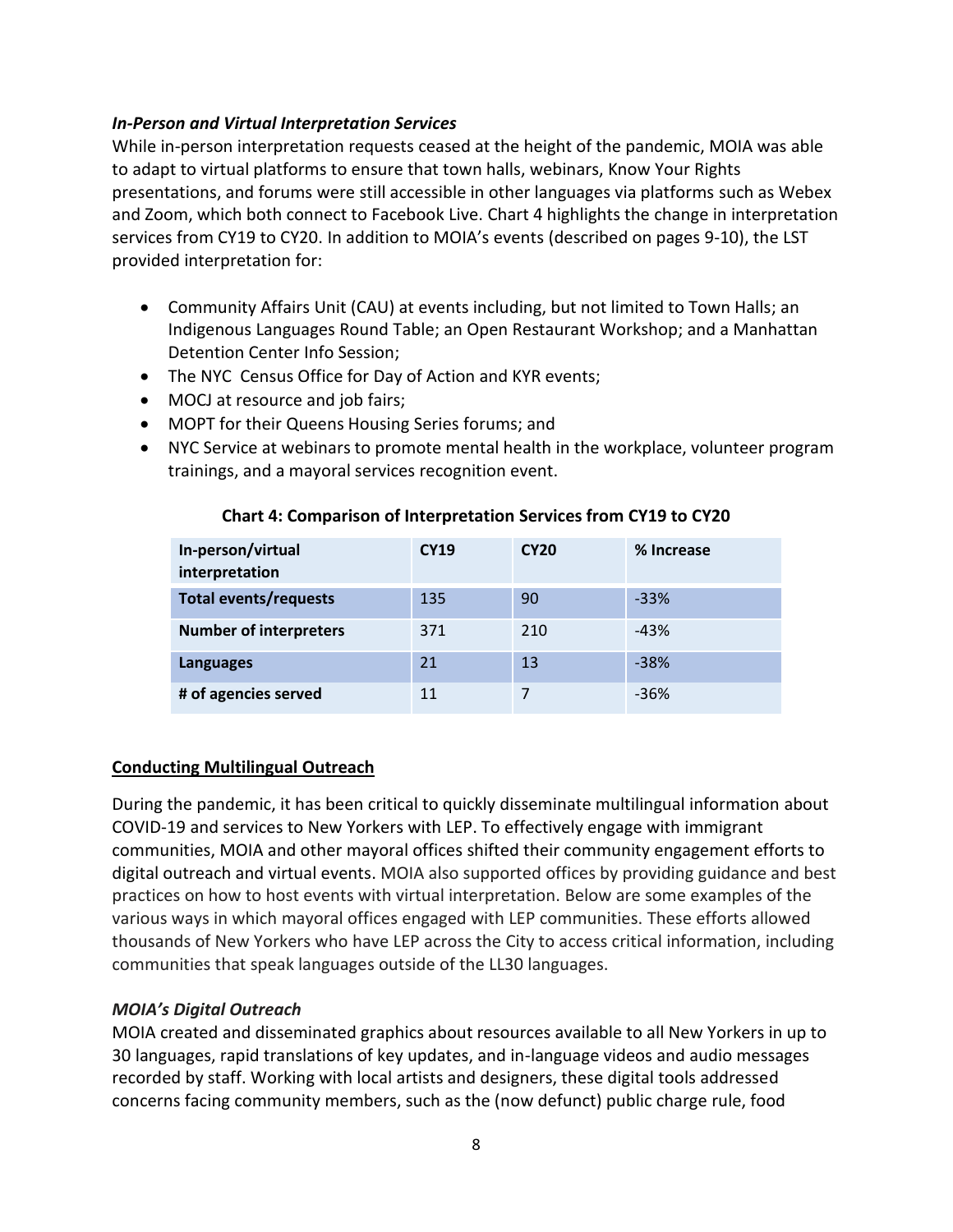insecurity, housing concerns, and guidance for social distancing. These graphics were critical to providing support and information during the pandemic and instilling confidence among immigrant communities in accessing City resources such as COVID-19 testing, health and mental health services, legal help, small business support, and information on workers' rights, among others.

#### *MOIA's Virtual Events*

MOIA organized 329 online community Town Halls, KYR presentations, stakeholder meetings, community and ethnic media roundtables, and other virtual events. These virtual events were organized in partnership with sister agencies, community-based organizations, houses of worship, consulates, and other trusted messengers. Topics included immigration policy issues, MOIA programs, and City resources such as COVID 19 testing, NYC Care, NYC Well, GetFoodNYC, City and State housing and rental assistance programs, small business support services, burial assistance, and IDNYC renewals and program updates, among other topics. The visual presentations were translated into six languages (Arabic, simplified and traditional Chinese, Bangla, Haitian Creole, Russian, and Spanish), and included interpretation and speakers in other languages including Portuguese, Tibetan, Urdu, Nepali, Persian, West African Krio, and all three major dialects of Chinese (Mandarin, Cantonese, and Fujianese).

#### *MOIA's Know Your Rights Forums*

MOIA conducts and funds organizations to conduct KYR forums to ensure that immigrant New Yorkers understand their rights and protections under the law and are empowered to fully participate in civil life. During COVID-19, KYR forums helped immigrant New Yorkers receive timely information on programs and resources at the federal, state, and city levels, as well as navigate the constant influx of information about COVID-19-related services to address their critical needs. In 2020, KYR events were conducted in over 20 languages, including Arabic, Bengali, Burmese, Cantonese, French, Haitian Creole, Korean, Mandarin, Mandingo, Polish, Russian, Spanish, Tagalog, Tibetan, and Urdu. In 2020, MOIA conducted 631 forums, engaging 12,332 participants and 160,000 livestream viewers.

#### *MOIA's Community and Ethnic Media Roundtables*

In 2020, MOIA hosted 15 community and ethnic media roundtables attended by an average of 20 reporters representing a range of hyperlocal and community-specific newspapers, news websites, radio stations, and television stations. These discussions were also livestreamed to MOIA's Facebook page and promoted to community members to tune in and ask questions. Topics for the roundtable discussions ranged from COVID-19 testing and vaccination and reopening guidelines to civic engagement and racial inclusion and equity.

#### *Additional Multilingual Outreach Efforts by Mayoral Offices*

In 2020, MOIA conducted extensive outreach about IDNYC. For example, MOIA shared information about IDNYC and other City resources with the NYC Department of Consumer and Worker Protection (DCWP) at the Peruvian Consulate of NY. The event was hosted in Quechua, reflecting the City's commitment to provide more accessibility and visibility to Indigenous populations across NYC. In addition, prior to the pandemic, MOIA and community partners,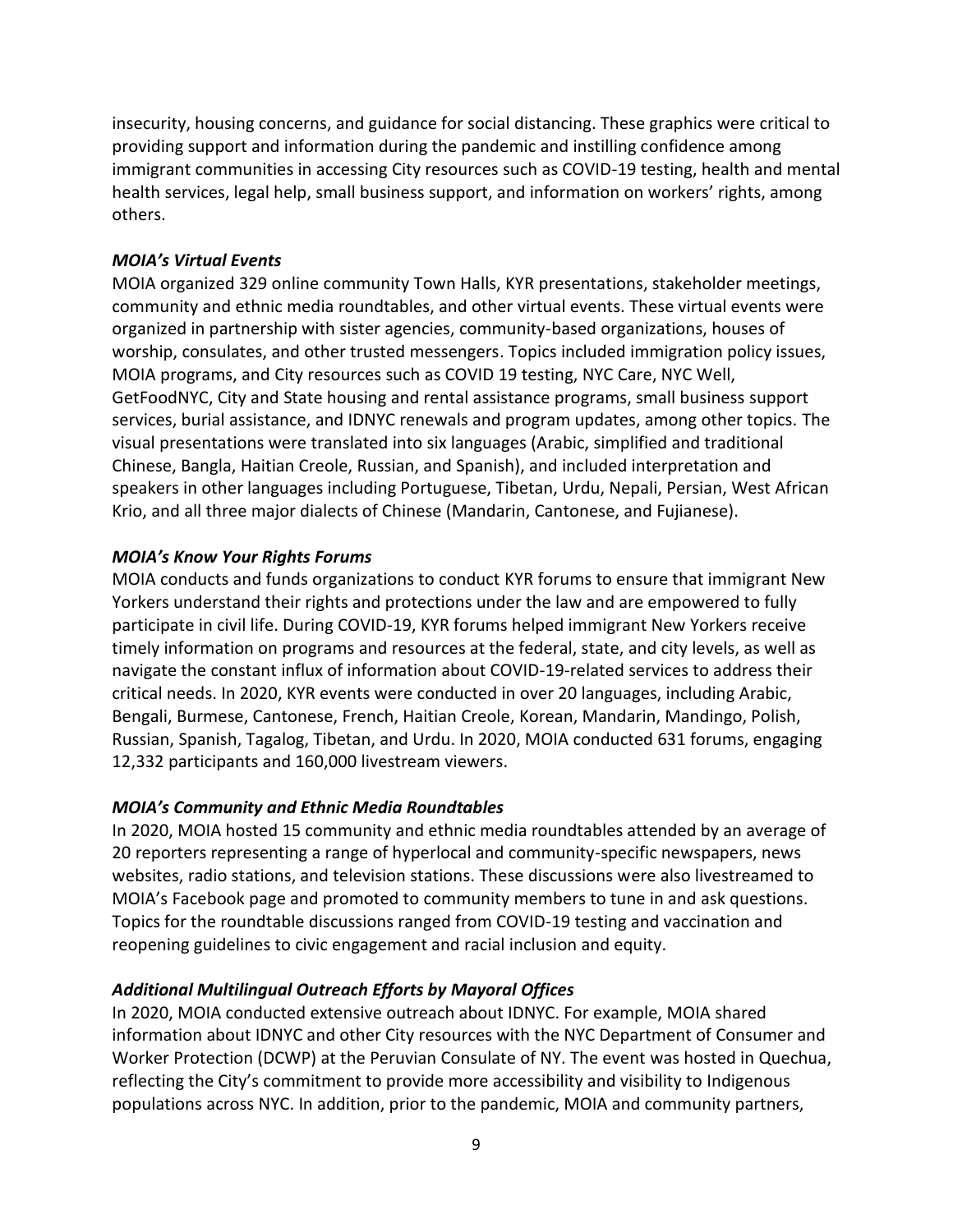including the Endangered Language Alliance, hosted a multilingual night of song, poetry, and culture at the Surrogates Courthouse in February 2020. During the event, MOIA unveiled an innovative series of public service announcements (PSAs) about the IDNYC program, filmed in 15 languages: Arabic, Fulani, Garifuna, Indonesian, K'iche, Kichwa, Mande, Mixteco, Nepali, Punjabi, Tagalog, Thai, Uzbek, Wolof and Yiddish. These videos were filmed in the "Blue Room" in City Hall, sending a clear message of affirmation to immigrant communities. Each video was shared online and at outreach events to promote the programs to speakers of each respective language.

Additionally, CAU worked closely with MOIA and other city agencies to provide in-language information and workshops on COVID-19 related information and services; MOPT created a social media toolkit including graphics and information to help promote the office's initiatives in LL30 languages; and NYC Service included an option for interpretation services during all of the virtual public events it hosted.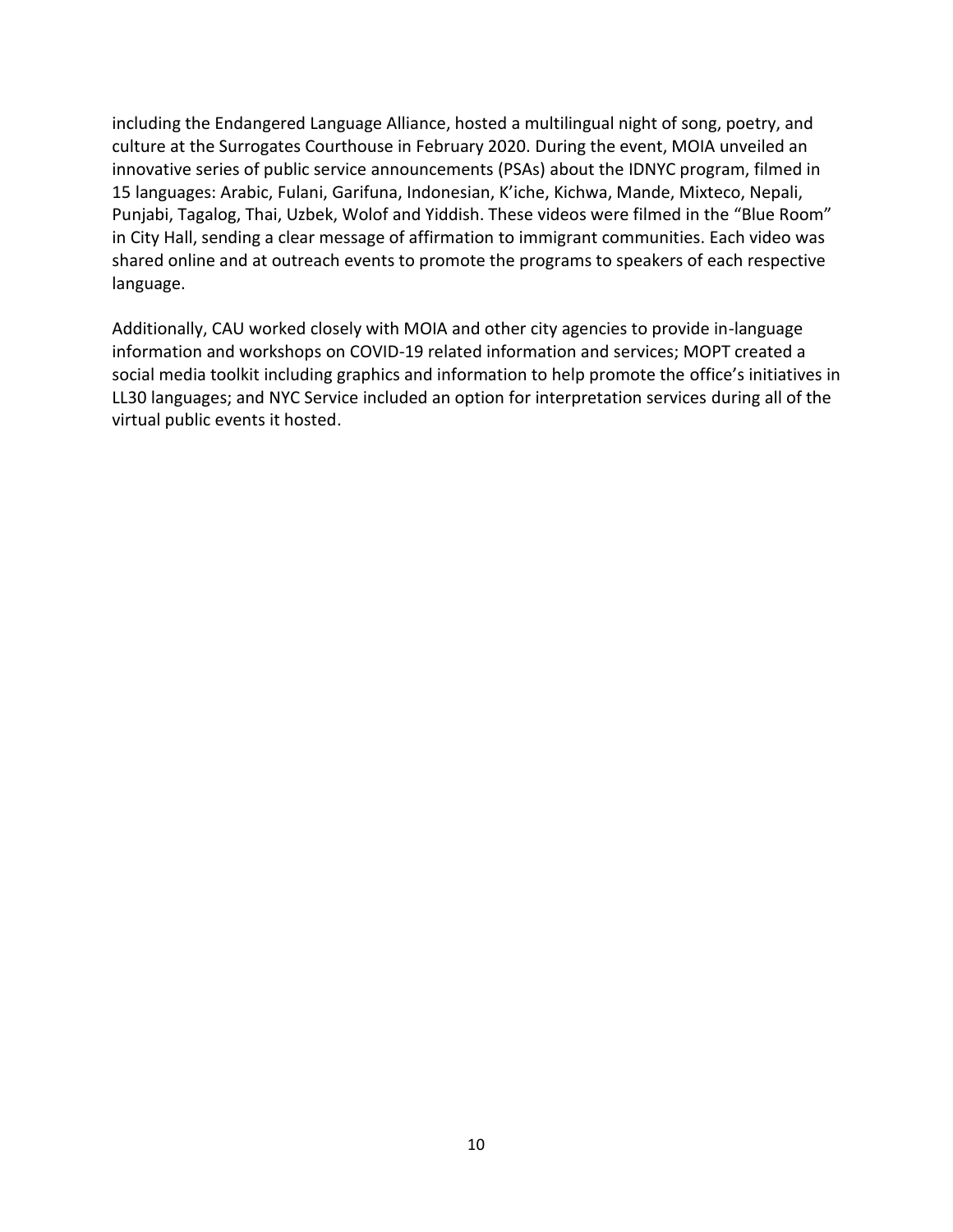|  |  | Language Access Goals and Milestones for Calendar Year 2021 |  |  |
|--|--|-------------------------------------------------------------|--|--|
|--|--|-------------------------------------------------------------|--|--|

| <b>Implementation Goals &amp; Timeline</b>                              |                                                                                                                                                                                                                                                                                                                                                                                                                                                                                                                                                                                              |                       |  |  |
|-------------------------------------------------------------------------|----------------------------------------------------------------------------------------------------------------------------------------------------------------------------------------------------------------------------------------------------------------------------------------------------------------------------------------------------------------------------------------------------------------------------------------------------------------------------------------------------------------------------------------------------------------------------------------------|-----------------------|--|--|
| Provide language services to<br><b>Mayoral Offices</b>                  | MOIA will continue providing<br>telephonic interpretation, in-person<br>(and virtual) interpretation and<br>translation services to mayoral<br>offices.<br>Offices will continue to identify<br>commonly distributed documents to<br>translate into the 10 designated<br>citywide languages.                                                                                                                                                                                                                                                                                                 | Ongoing<br>Ongoing    |  |  |
| Integrating language access<br>into offices'<br>programs/communications | MOIA will provide technical<br>$\bullet$<br>assistance and consultation to help<br>offices advance language access and<br>ensure the accessibility of their<br>communications/services.<br>MOIA will develop and disseminate a<br>one-pager for mayoral offices on<br>language access and LL30 obligations,<br>language services resources available<br>and how to utilize those resources,<br>and the role of the language access<br>liaison as part of transition planning<br>for the next Administration to<br>facilitate the institutionalization and<br>integration of language access. | Ongoing<br>Q3-4, 2021 |  |  |
| Language Access Training                                                | MOIA will provide a language access<br>$\bullet$<br>training to mayoral office language<br>access liaisons.                                                                                                                                                                                                                                                                                                                                                                                                                                                                                  | Q1, 2021              |  |  |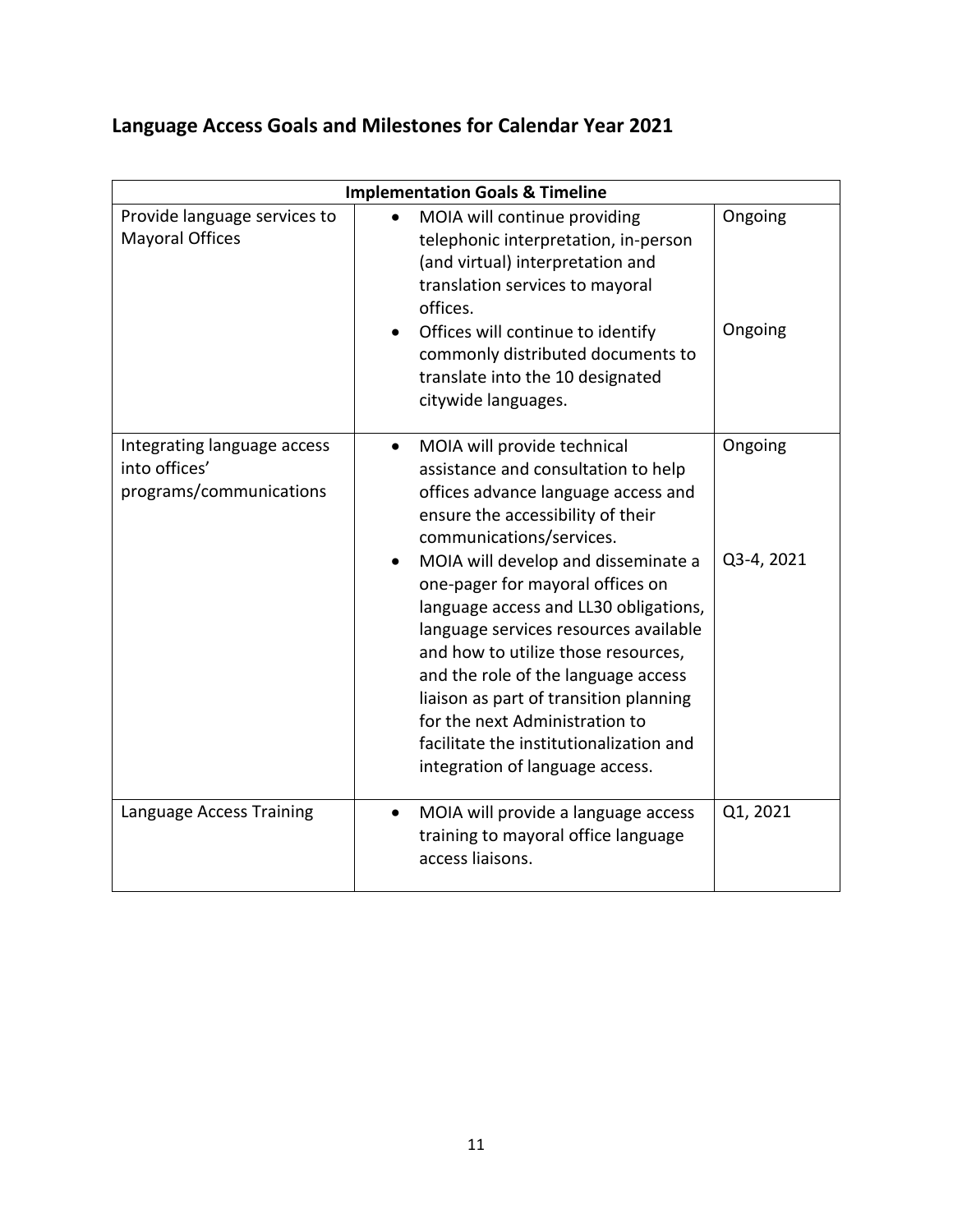#### **Appendix**

The Office of the Mayor of New York City, or Mayor's Office, is comprised of a number of offices that address a wide array of public needs. Many of the mayoral offices are covered under LL30 due to their engagement with the public. Below is a list of mayoral offices covered under LL30 and a description of each office.

#### Mayor's Office for People with Disabilities (MOPD)

The Mayor's Office for People with Disabilities (MOPD) is the liaison between New York City government and the disability community. In partnership with all City offices and agencies, MOPD ensures that the rights and concerns of the disability community are included in all City initiatives and that City programs and policies address the needs of people with disabilities.

#### NYC Service

NYC Service builds partnerships to deepen and expand civic engagement through volunteer and service programs, creating sustainable change for our city's greatest needs.

#### Citywide Event Coordination and Management (CECM)

CECM provides oversight on all event permitting activities; advises and assists the Mayor in the coordination of policies, procedures and operations in relation to permitting; reviews the coordination of street activities and pedestrian plaza events; and works directly with other permitting agencies to ensure active communication with residents, community boards and business improvement districts.

#### Office of Climate Policy and Programs (CPP)

The Mayor's Office of Climate Policy and Programs leads New York City's fight against climate change and manages OneNYC 2050, New York City's Green New Deal and a long-term strategy to secure our city's future against the challenges of today and tomorrow, with bold actions to confront our climate crisis, achieve equity, and strengthen our democracy.

#### Environmental Coordination (MOEC)

The Office assists City agencies in carrying out their environmental review responsibilities. In addition to being the repository for all City Environmental Quality Review (CEQR) documents, the Mayor's Office of Environmental Coordination serves as the City's liaison to state and federal agencies on environmental matters and advises the Mayor on matters of environmental policy.

#### Mayor's Office of Resiliency (MOR)

The Mayor's Office of Resiliency strives to adapt New York City to the unprecedented challenge of climate change, creating a more resilient, equitable and vibrant city for the New Yorkers of today and generations to come. MOR leads the City's efforts to ensure that New York City is ready to withstand and emerge stronger from the multiple impacts of climate change in the near- and long-term.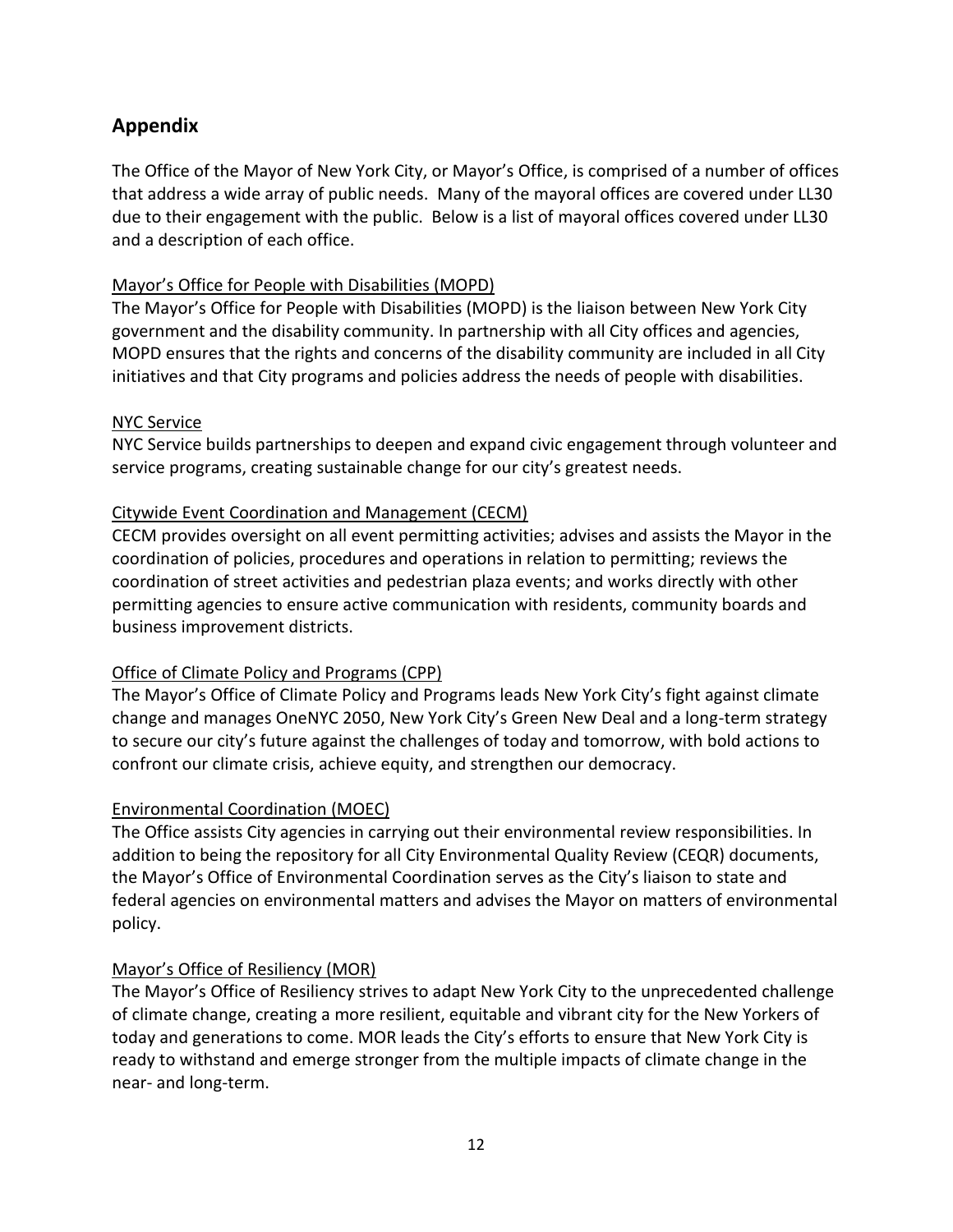#### Office of Sustainability

The Mayor's Office of Sustainability is dedicated to making New York City greener and fairer, and reaching zero waste and carbon, through policies, programs, and direct outreach and engagement.

#### Community Affairs Unit (CAU)

The Mayor's Community Affairs Unit is the fundamental connection between City Hall and New York City residents throughout the five boroughs. The primary mission of CAU is to establish deep partnerships with communities in order to actively engage and mobilize New Yorkers in City government.

#### Mayor's Office of Correspondence

The Mayor's Office of Correspondence is responsible for reading, routing, and responding to all letters, emails, and 311 calls addressed to the Mayor. Correspondence staff also draft Mayoral messages, certificates and proclamations for events, in addition to assisting other mayoral offices and agencies with a variety of writing and editing projects.

#### Mayor's Office of Criminal Justice (MOCJ)

The Mayor's Office of Criminal Justice shapes and funds justice strategies at every stage by facilitating cooperation and partnerships among the agencies and actors involved in crime prevention and criminal justice in New York City. As such, MOCJ serves to ensure the fair and efficient functioning of the Criminal Justice System in the City.

#### Mayor's Office to Protect Tenants (MOPT)

The Mayor's Office to Protect Tenants (MOPT) coordinates the City's range of tenant protection efforts and plays a key role in the City's strategy to confront the affordable housing crisis. This newly established office will work across City agencies to make existing anti-harassment and anti-displacement programs better, and create new strategies to root out abuse.

#### Office of Environmental Remediation (OER)

The New York City Mayor's Office of Environmental Remediation is a team of scientists and engineers that design and operate municipal programs to promote cleanup and redevelopment of vacant contaminated land in New York City.

#### Office of Immigrant Affairs (MOIA)

The mission of the New York City Mayor's Office of Immigrant Affairs is to facilitate the full inclusion of immigrant New Yorkers into the City's civic, economic, and cultural life. Realizing this mission in a city as diverse as New York City requires multiple approaches to advance immigrant inclusion. MOIA seeks to increase access to services for immigrant New Yorkers, as well as inform and engage and advocate on behalf of immigrant New Yorkers.

#### Office of Special Enforcement (OSE)